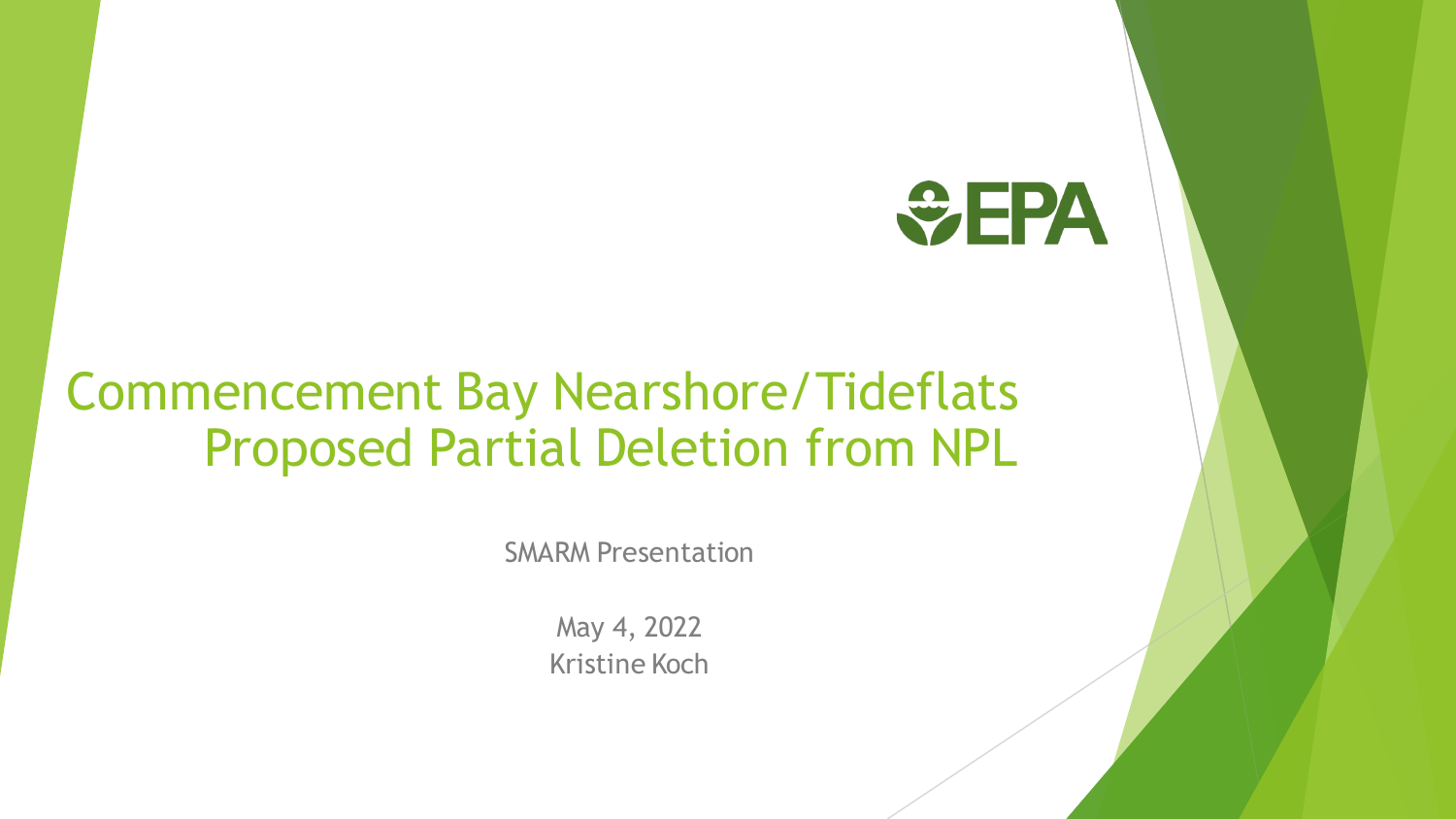## Location and Background

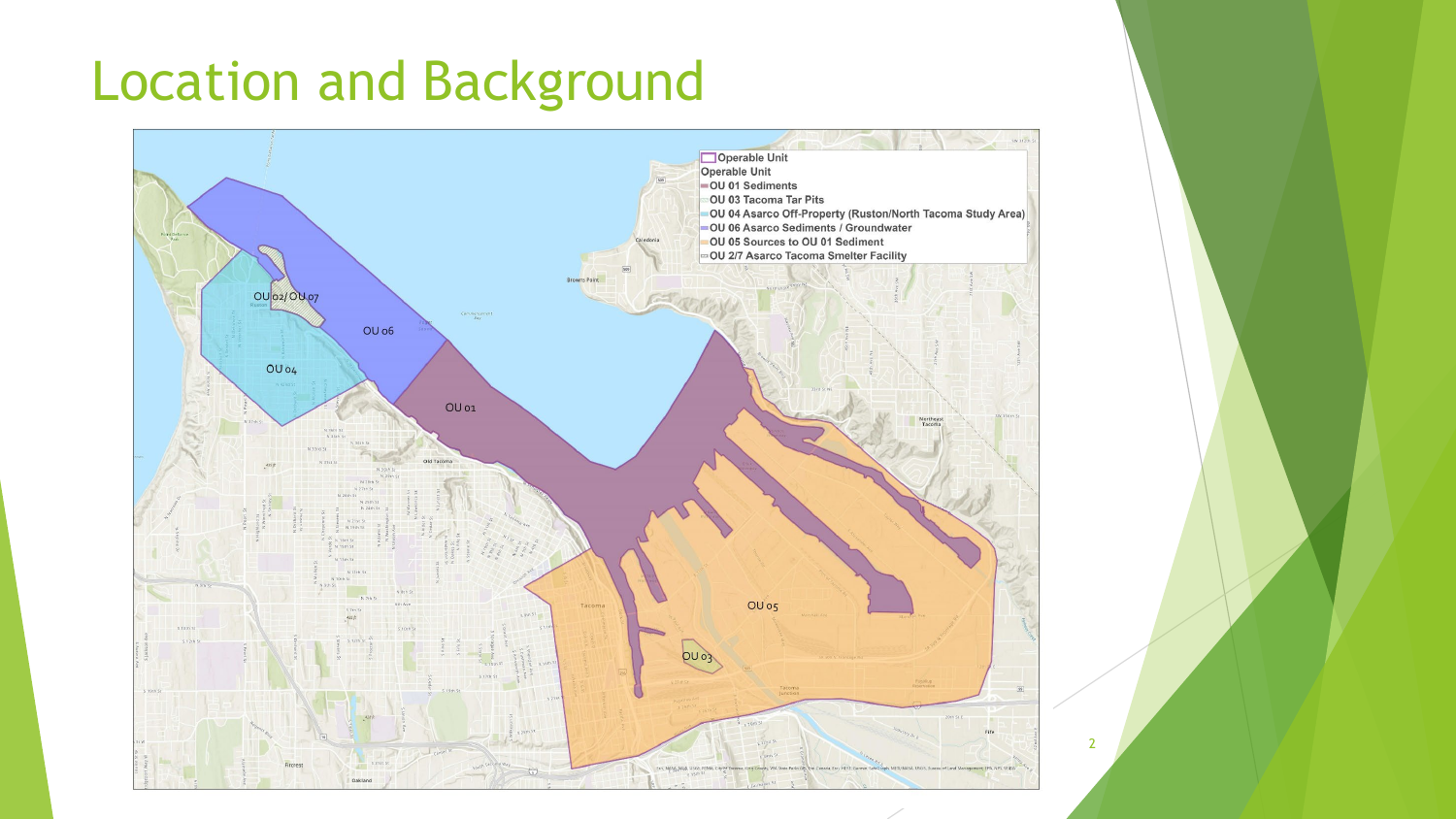#### Proposed Partial Deletion Area Waterways and Upland Sources

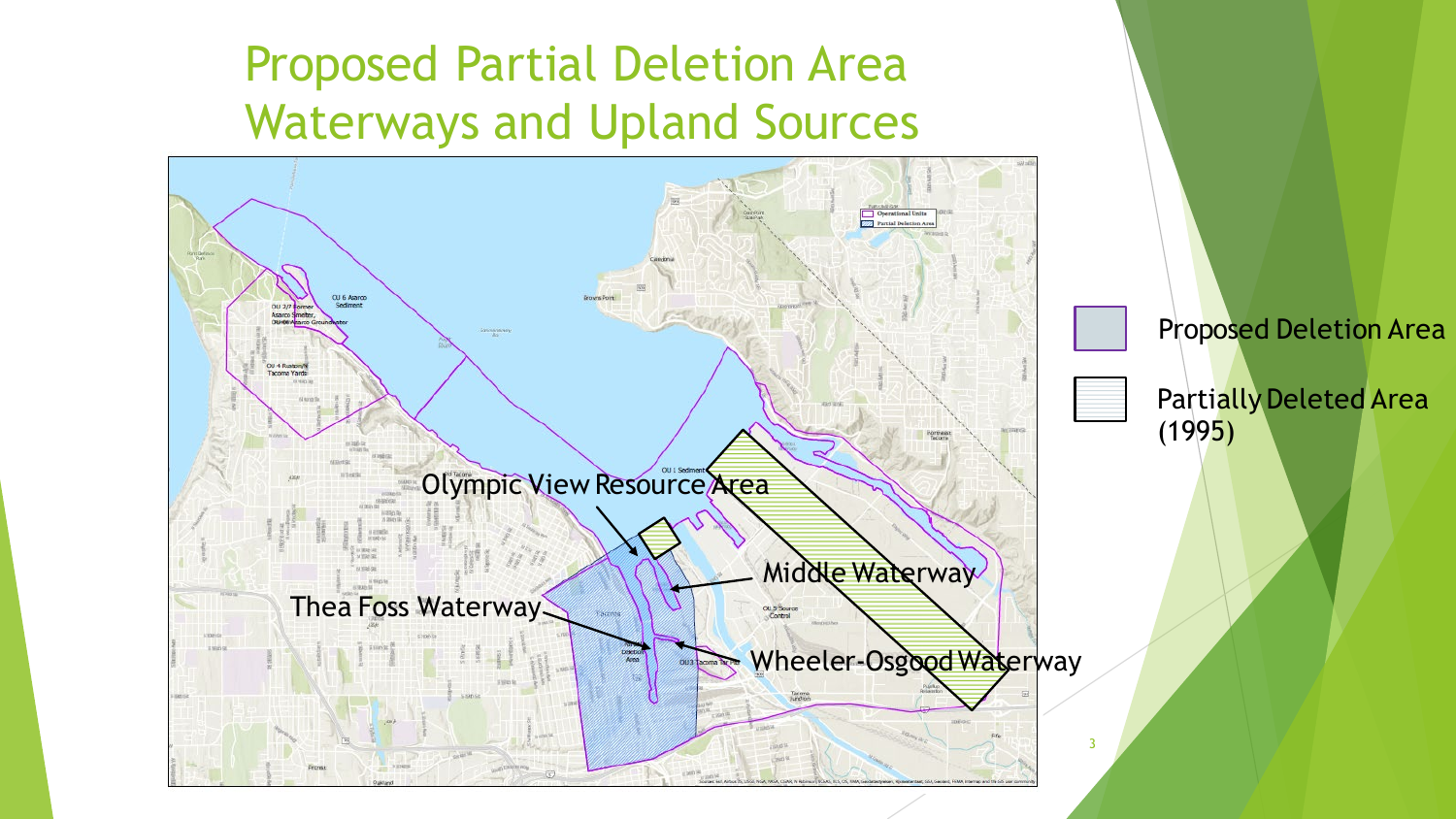### Why Partially Delete These Areas?

- $⊓$  **Construction Complete**
- **☑ Cleanup Goals Achieved**
- $\triangledown$  Institutional Controls In-Place



- Long-term Monitoring & Maintenance Plans Approved
- $\sigma$  Allows for Redevelopment Grants from EPA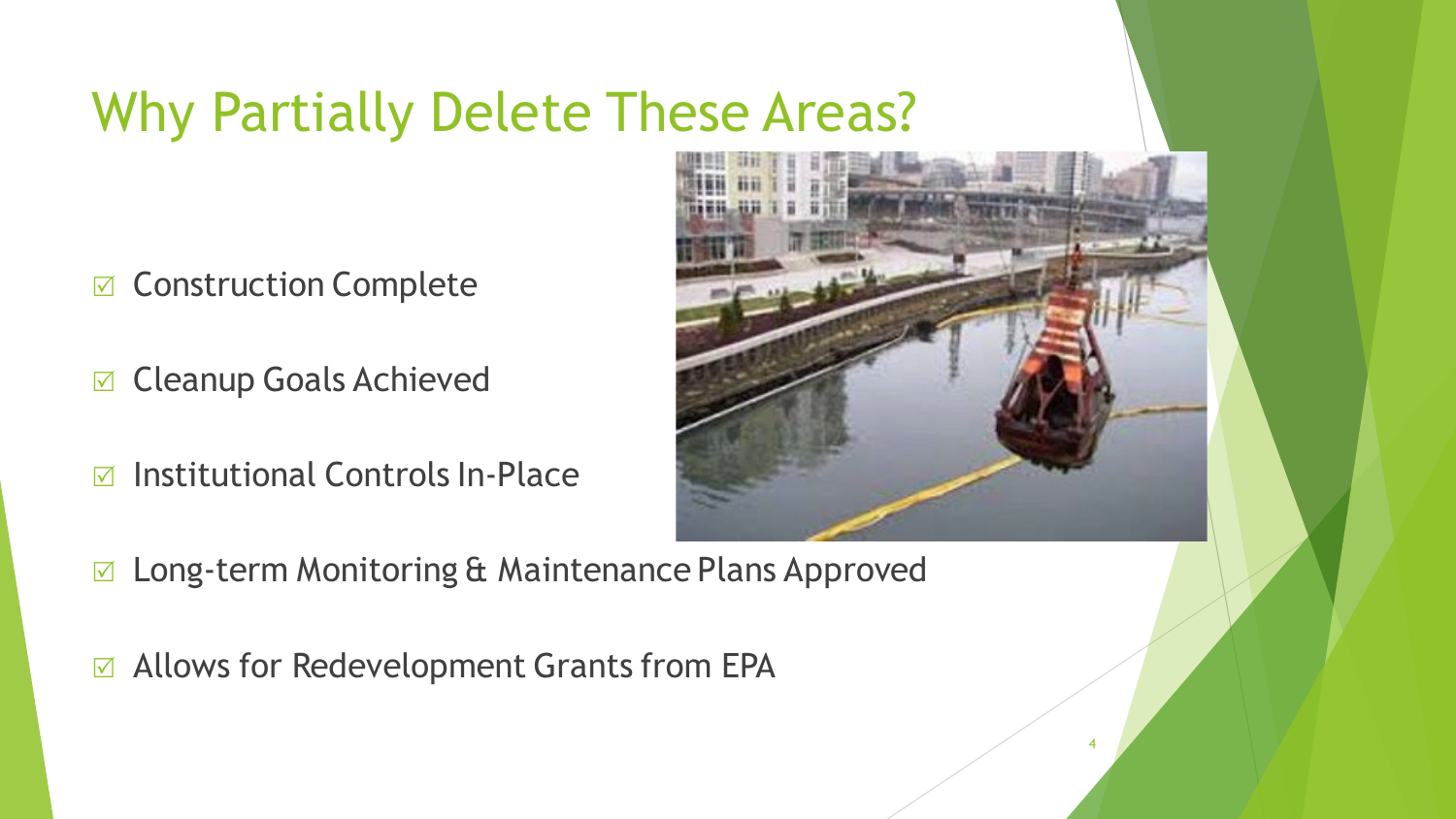## What does Deletion mean?

- All appropriate response actions implemented
- Still part of the Superfund Site
- Still requires long-term monitoring and maintenance
	- **Capped areas**
	- **Landfill areas**
	- **Diangle Sources**
	- **► Constructed habitat areas**
- Still requires Five-Year Reviews by EPA
- Still requires coordination for CWA 404 permits
- Deleted areas can be put back on the National Priorities List at any time should a significant release occur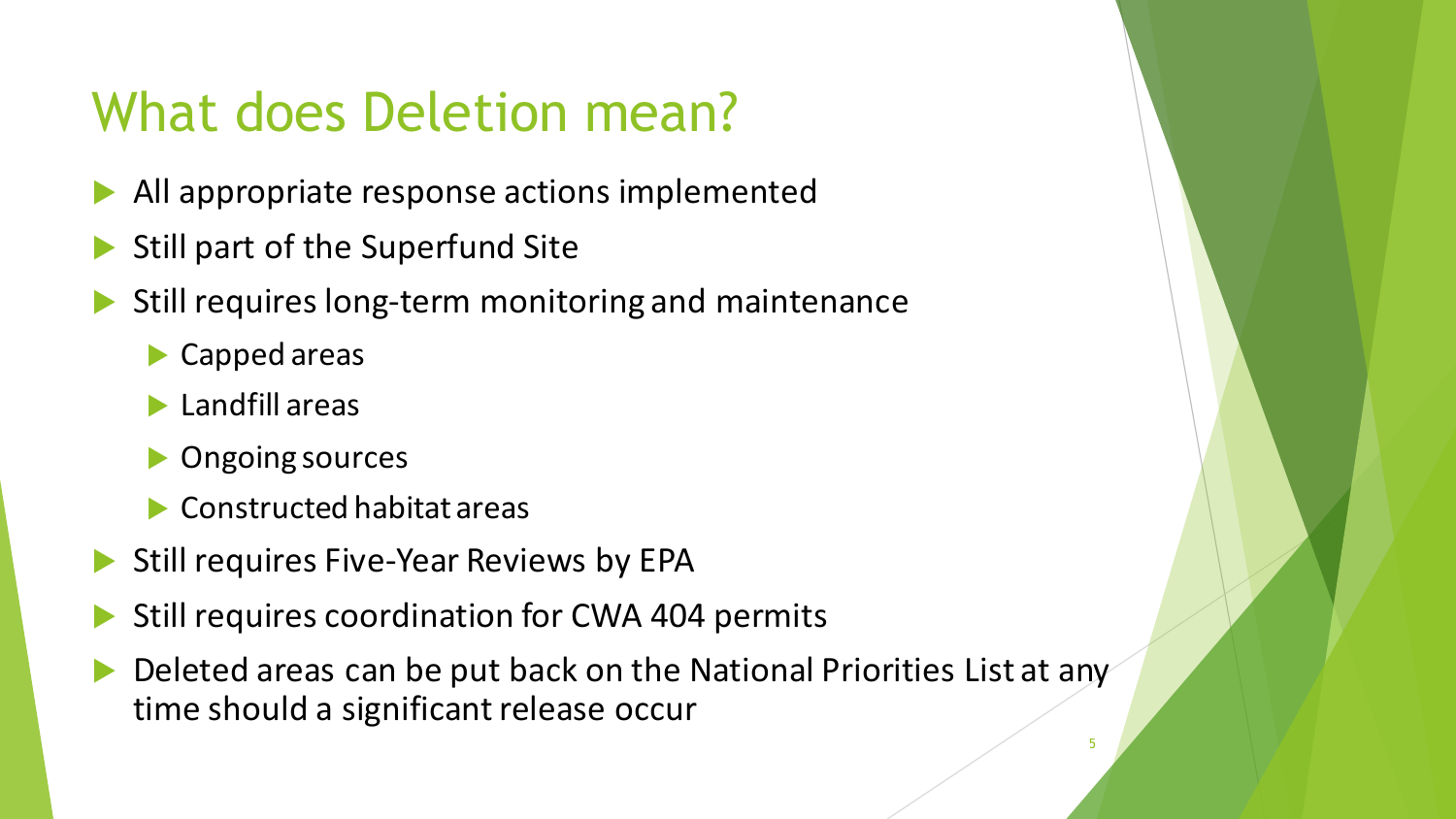#### Next Steps

| <b>Docket Materials</b>                                                                                                                                                                         | <b>Public Comment</b>                                                                                                                                                                                                                                        |
|-------------------------------------------------------------------------------------------------------------------------------------------------------------------------------------------------|--------------------------------------------------------------------------------------------------------------------------------------------------------------------------------------------------------------------------------------------------------------|
| • Ecology Concurrence Letter<br>• Administrative Record<br>• Partial Deletion Justification<br>• All documents uploaded to docket<br>before July 8, 2022<br>• Post all documents on EPA website | • Fact Sheet July 2022<br>• Public Meeting in July<br>• Newspaper and listserv notice in<br>August 2022<br>• August 2022 Notice in Federal<br>register for 30-day Public<br><b>Comment Period</b><br>• Respond to comments and final<br>notice in March 2023 |

Continue to work together collaboratively with Partners